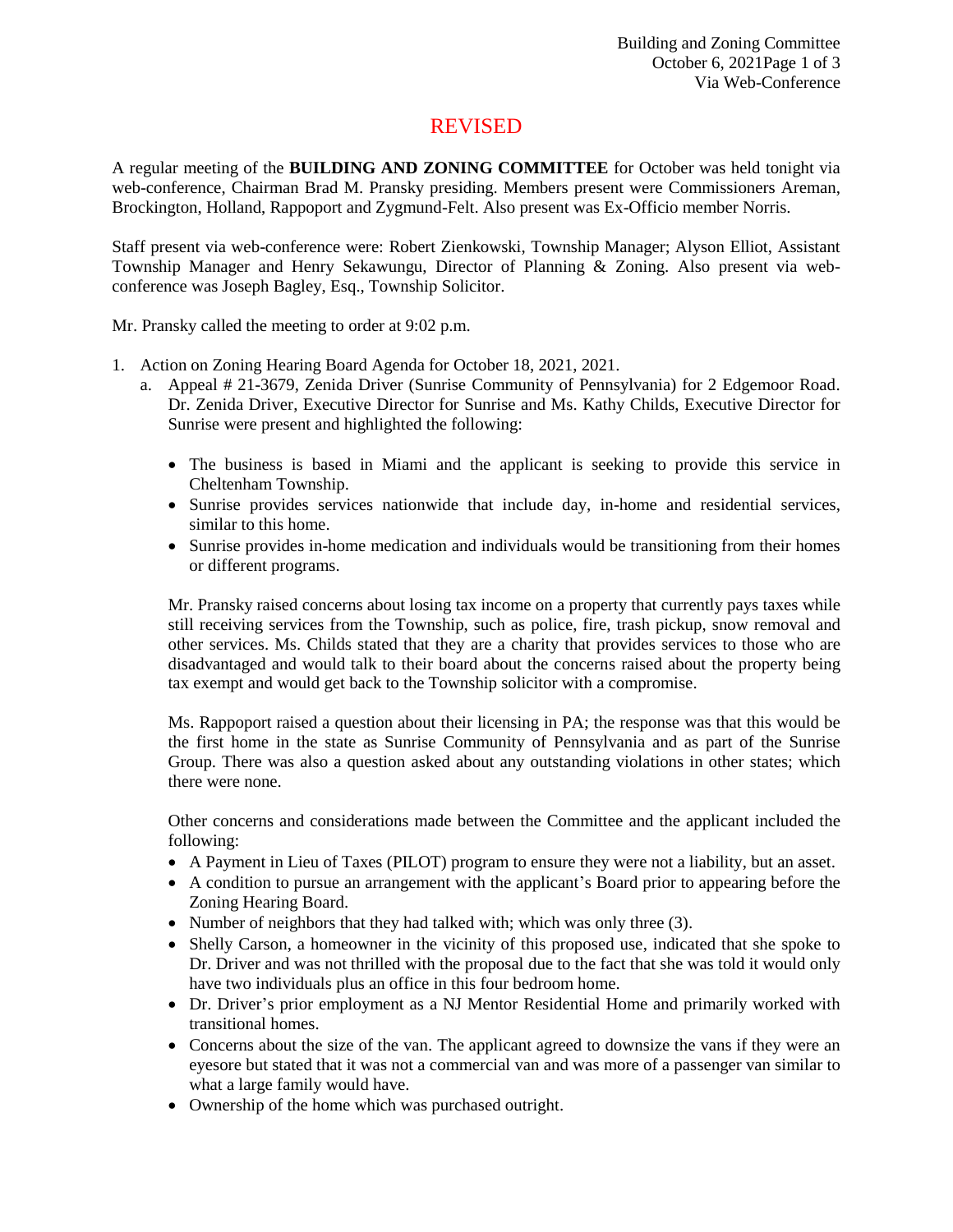- Average length of ownership by Sunrise partners and response was that this would be the resident's home. Regional Properties Inc. is the property holding company of the Sunrise Group that holds ownership of all their properties, but is a not-for-profit company. Applicant would provide additional information on this.
- Referrals, which came from the Office of Developmental Programs and from across the country and state, for the residents who were permanent.
- Staff would not reside there but would use the fourth room as an office. The site manager was different from the wake staff and would be there every day.
- Question about payment of transfer tax; applicant offered to provide additional information on this.
- Clarification that the home would be for adults, not children.

## **Public Comment**:

*Rhonda Isser* asked about the Association between Sunrise Community in the USA and Sunrise Community Inc.; the response was that there was no relationship between the two.

*Theresa Camerota* asked about their affiliation with the greater Philadelphia community like Resources for Human Development and Project Homes; the response was that they were not affiliated, but would consider reaching out to them.

*Shelly Carson* inquired about the change from two to three residents and when that occurred; the response was that it was a consideration at the time, but they did not have any residents either. Concerns were also raised about an increase in traffic; the response was that it would be similar to any other residence with a family.

Mr. Bagley explained the difference between the Building and Zoning Committee and the actual Hearing on October 18, adding that the current meeting was for informational purposes and the Committee would be making a recommendation to the Zoning Hearing Board.

Upon motion of Mr. Pransky, the Committee unanimously voted to have the Township Solicitor attend the Zoning Hearing Board meeting in opposition to regarding the application to submit additional information questions, as requested.

- b. Appeal #21-3683, SPIN Inc. for 7804 Caversham Road
	- Brandon Savron, Esq, Michael Hughes and Mindy Lutts, Corporate Officers with Special People of the Northeast (SPIN) were present. Mr. Savron stated that their organization and proposal were different from what was previously before them. SPIN is based out of the Northeast and has about 90 group homes, with three or four in Cheltenham, and had been around for about 50 years. He added that they held a community meeting with several neighbors and added that the home would be for three women with intellectual disabilities who lived together for a long time and would be transitioning from Springfield Township due to accessibility issues with their current residence. Pictures were shared of some of the renovations as part of the presentation, stating that they were requesting reasonable accommodation to have the three ladies live together as part of the relief by the Zoning Hearing Board. They would have 24/7 staff, and would only need one person per shift. One of the residents requires dialysis and they would be able to fit four (4) cars in the driveway. Residents reside in these homes until their death some other reason necessitates them leaving.

Discussion ensued on the following:

 As a non-profit organization, their partaking of Township services and contributing equally and similar to other residents towards these services including trash, fire and police services.